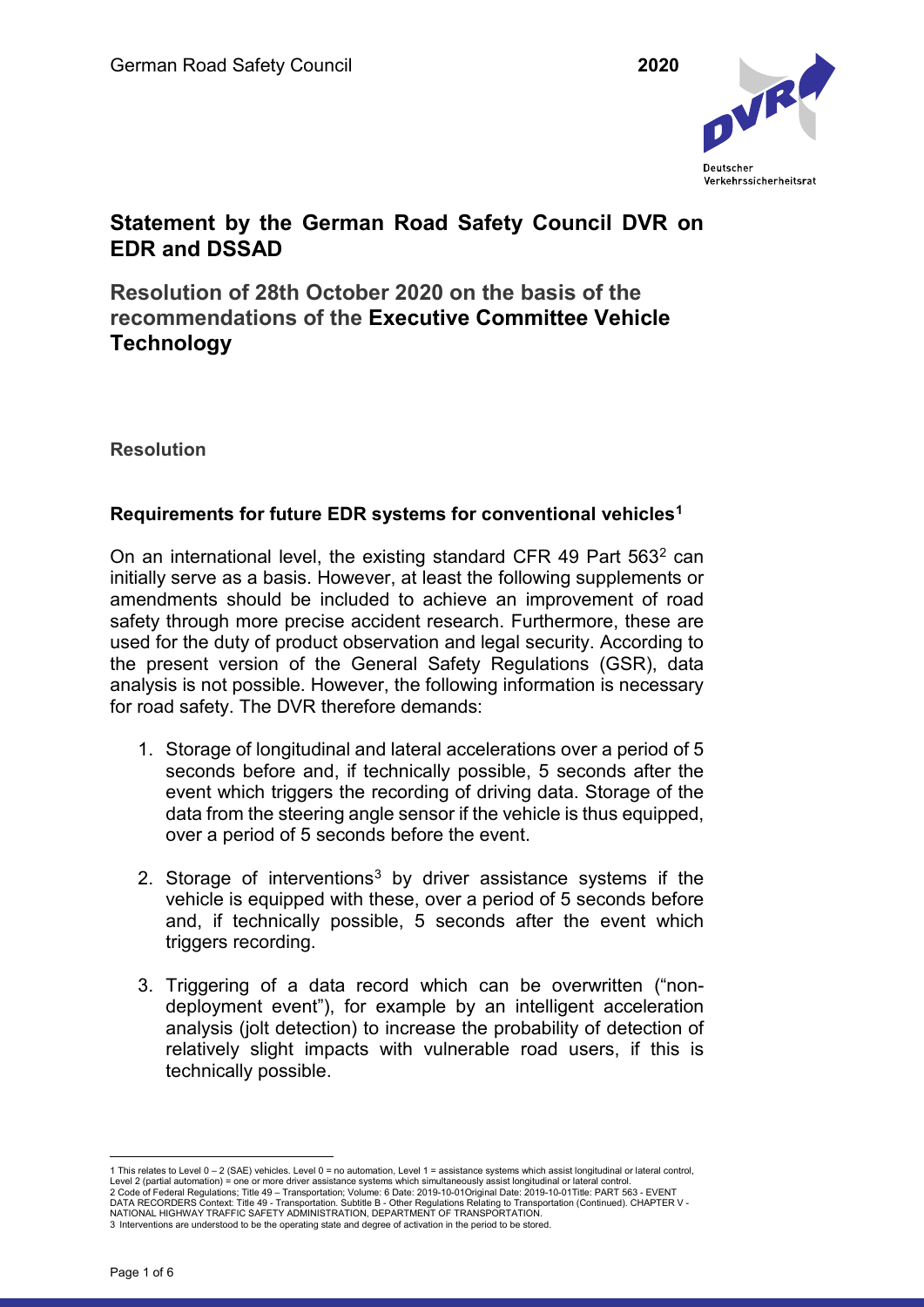- 4. Storage space for at least 6 instead of the present 3 events (of which one storage area is reserved for the last "non-deployment event". Otherwise, "non-deployment events" can be overwritten by "deployment events" as was previously the case).
- 5. Ability to read out the stored data via a standardised vehicle interface (e.g.  $OBD<sup>4</sup>$ -2 interface); information about how the data can be retrieved and interpreted must be made available to authorised persons in a standardised format (e.g. ISO 22901).
- 6. It must be sustainably ensured that the EDR functions correctly, and this must be verifiable in the context of general inspections. Appropriate testing methods must be developed for this.

#### **Additional requirements for EDR systems for automated vehicles[5](#page-1-1)**

- 1. Storage of further data records which are relevant for future functions of the driving action (e.g. C-ITS signals $6$ ) as well as images and object data. The necessary regulatory framework conditions must be created for this, e.g. on the basis of SAE J3197.
- 2. Accidents involving vulnerable road users must be detected as reliably as possible.
- 3. Manual triggering of a data record which can be overwritten (manually triggered event) should be possible.
- 4. The function of the EDR must also be sustainably ensured with regard to future driving functions and must be verifiable in the context of general inspections. Appropriate testing methods must be developed for this.
- 5. The open issues with regard to data storage as stated in the last section must be clarified

4 On Board Diagnosis

<span id="page-1-2"></span>6 Co-operative Intelligent Transport Systems

<span id="page-1-1"></span><span id="page-1-0"></span><sup>5</sup> This relates to vehicles of Level 3 and above (SAE). Level 3 = conditional automation with the expectation that the driver can intervene at all times, Level 4 = high automation during which the driver does not need to intervene, Level 5 = full automation, in which the system performs all<br>aspects of the driving task under all roadway and environmental conditions th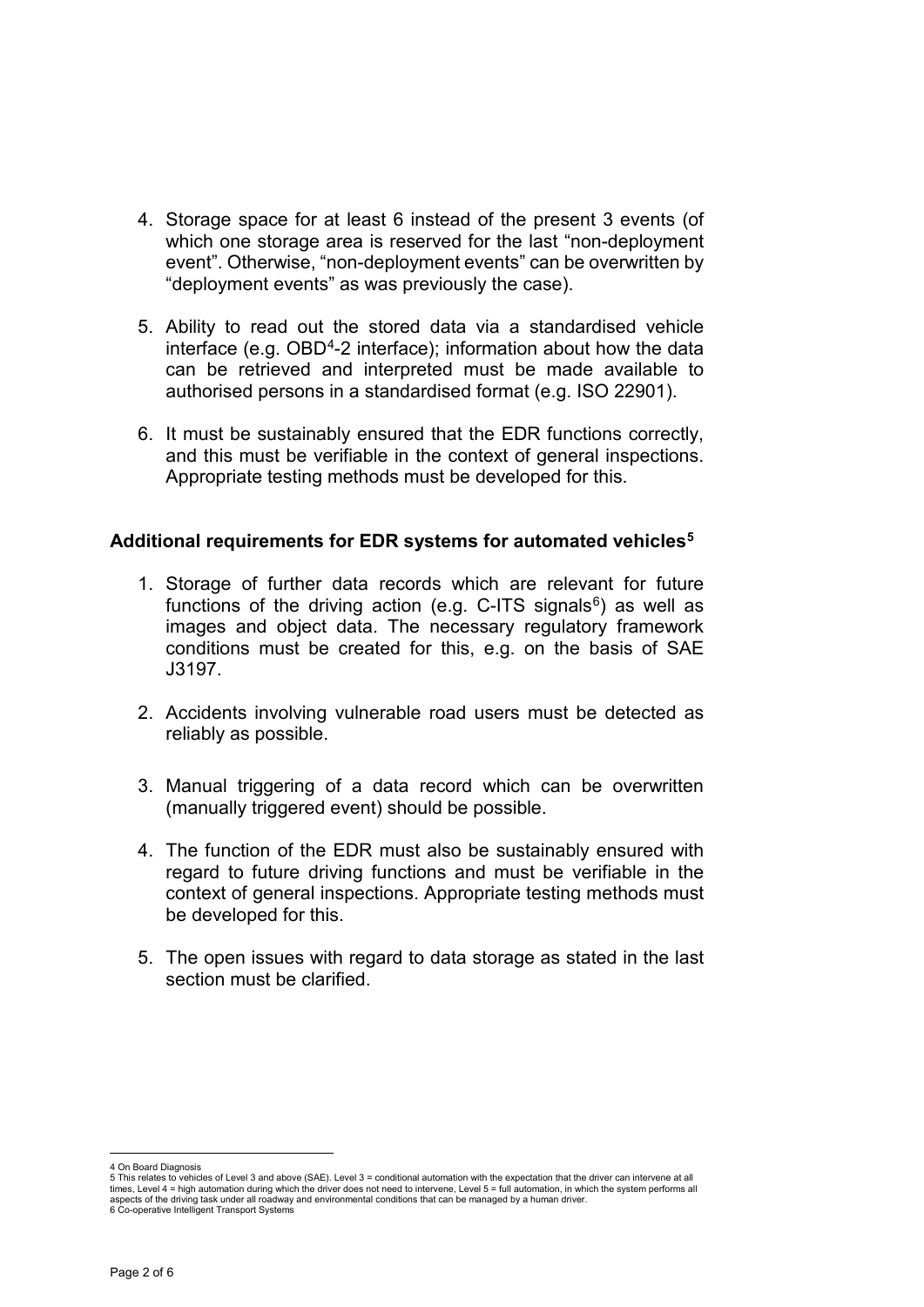## **Positions for the design of a Data Storage System for Automated Driving (DSSAD) for vehicle categories M1 and N1**

On the international level, the technical requirements for the Data Storage System for Automated Driving (DSSAD) are developed by the UNECE Working Group EDR/DSSAD under WP.29 in association with the amendment to the new ALKS regulation (Automated Lane Keeping Systems according to SAE Level 3).

The UN regulation will soon be finalised. The technical requirements for the DSSAD are primarily limited to the events which trigger storing as well as the data elements to be stored. Here it must be taken into account that the requirement for a DSSAD is only stipulated for the highly automated driving function "lane keeping system" up to 60 km/h. Some of the provisions are explicitly subject to regional or national legislation and remain unaffected by the future UN regulation.

- 1. The interests of accident research must be taken into account in the design of future national or European DSSAD regulations.
- 2. Legal security for the use of data for accident analysis and research must be ensured.

#### **Open issues to be clarified for EDR systems for conventional vehicles, EDR systems for automated vehicles and DSSAD:**

In order to enable effective accident analysis and research, the DVR demands that the following points are clarified as a matter of urgency in the further considerations of the topics EDR and DSSAD:

- 1. Access to the data via a standardised vehicle interface (e.g. OBD / OTA[7](#page-2-0)) and a tamper-proof storage location.
- 2. Requirements for data protection and privacy (e.g. in association with change of owner).
- 3. Availability of data, its legal legitimation and the read-out process.
- 4. Checking of the function of DSSAD, EDR systems for conventional vehicles and EDR systems for automated vehicles.
- 5. Transfer of data for research purposes in compliance with data protection regulations.

<span id="page-2-0"></span> <sup>7</sup> Automotive Over-The-Air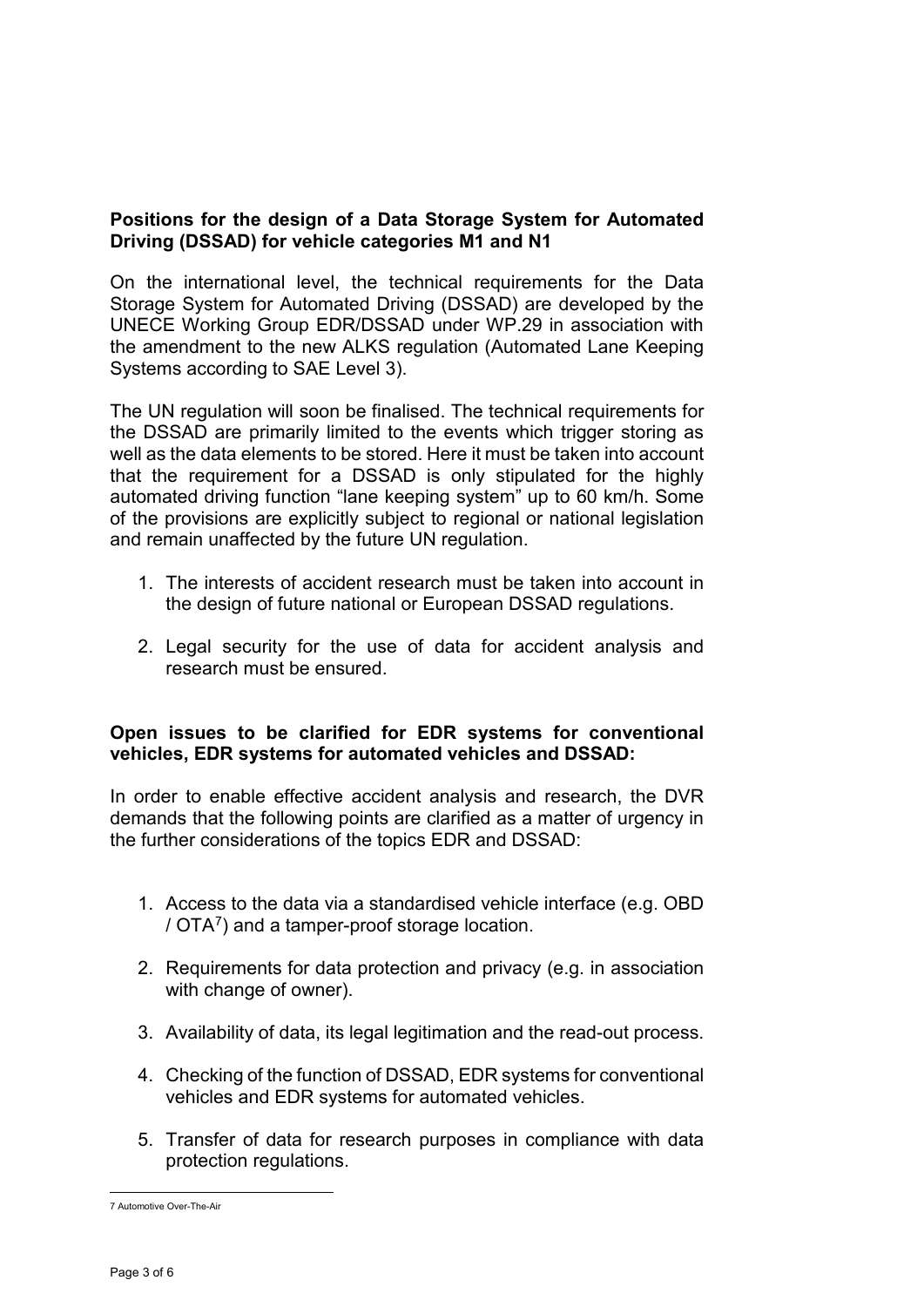## **Explanation**

In 2014 the DVR passed a resolution for the implementation of an accident data recorder (EDR = Event Data Recorder). The central recommendation is:

*In the interests of improved accident research, accident clarification and accident analysis, the DVR recommends the voluntary installation of EDR in vehicles. This is understood as an accident data recorder which stores the data from a few seconds prior to and subsequent to an accident.*

According to the General Safety Regulations  $(GSR)^8$  $(GSR)^8$  which came into effect on 5 January 2020, equipment with an Event Data Recorder (EDR) will become mandatory for new passenger vehicles, vans, heavy commercial vehicles and buses in the European Union[9](#page-3-1).

Among other things, use of an EDR serves for clarification of the causes of accidents as well as for accident research and prevention.

In addition, with increasing automation Level 3 and above (automated mode)<sup>10</sup> the question of liability for accidents or traffic violations will gain in importance. In future it will need to be clarified whether the driving task was performed by the driver or the automated driving function at a particular time. Implementation of a Data Storage System for Automated Driving (DSSAD) which stores individual data records for defined events contributes both to the legal determination of liability as well as to the rapid remedy of possible malfunctions of the vehicle technology.

With Art. 63A StVG (German Road Traffic Act)<sup>[11](#page-3-3)</sup> the German legislator specified the basis for data storage from a Data Storage System for Automated Driving (DSSAS).

<span id="page-3-0"></span> <sup>8</sup> Regulation (EU) 2019/2144 of the European Parliament and of the Council of 27 November 2019 on type-approval requirements for motor vehicles and their trailers, and systems, components and separate technical units intended for such vehicles, as regards their general safety and the protection of vehicle occupants and vulnerable road users.

<span id="page-3-1"></span><sup>9</sup> Date of introduction for M1, N1: 6 July 2022 for new vehicle models, 7 July 2024 for new registrations. This statement only relates to class M1 and N1 vehicles.

<span id="page-3-2"></span><sup>10</sup> With the standard J3016, the SAE (Society of Automotive Engineers) classifies six levels of automation for vehicles which are equipped with systems for automated driving. These range from Level 0 (no automation) to Level 5 (full automation). Level 3 describes conditional automation,

<span id="page-3-3"></span>where the driver must always be able to respond appropriately to a request to intervene.<br><sup>11</sup> (1) Motor vehicles according to Art[. 1a](https://dejure.org/gesetze/StVG/1a.html) store the position and time details determined by a satellite navigation system if contr the driver of the vehicle to take over control of the vehicle, or if a technical malfunction of the system occurs.

<sup>(2)</sup> According to German federal state law, the data stored according to Paragraph 1 may be communicated to the competent authorities on<br>demand for the prosecution of traffic offences. 2 The communicated data may be saved a which the investigation procedure is initiated by this authority. 4 This does not prejudice the general regulations for the processing of personal data.

<sup>(3)</sup> The owner of the vehicle must allow communication of the data recorded according to Paragraph 1 to third parties, if

<sup>1.</sup> the data is necessary for the assertion, settlement or defence of legal claims in association with an event which is regulated by

Art. 7 (1), and 2. the corresponding motor vehicle with an automated driving function was involved in this event. 2, paragraph 2 (3) applies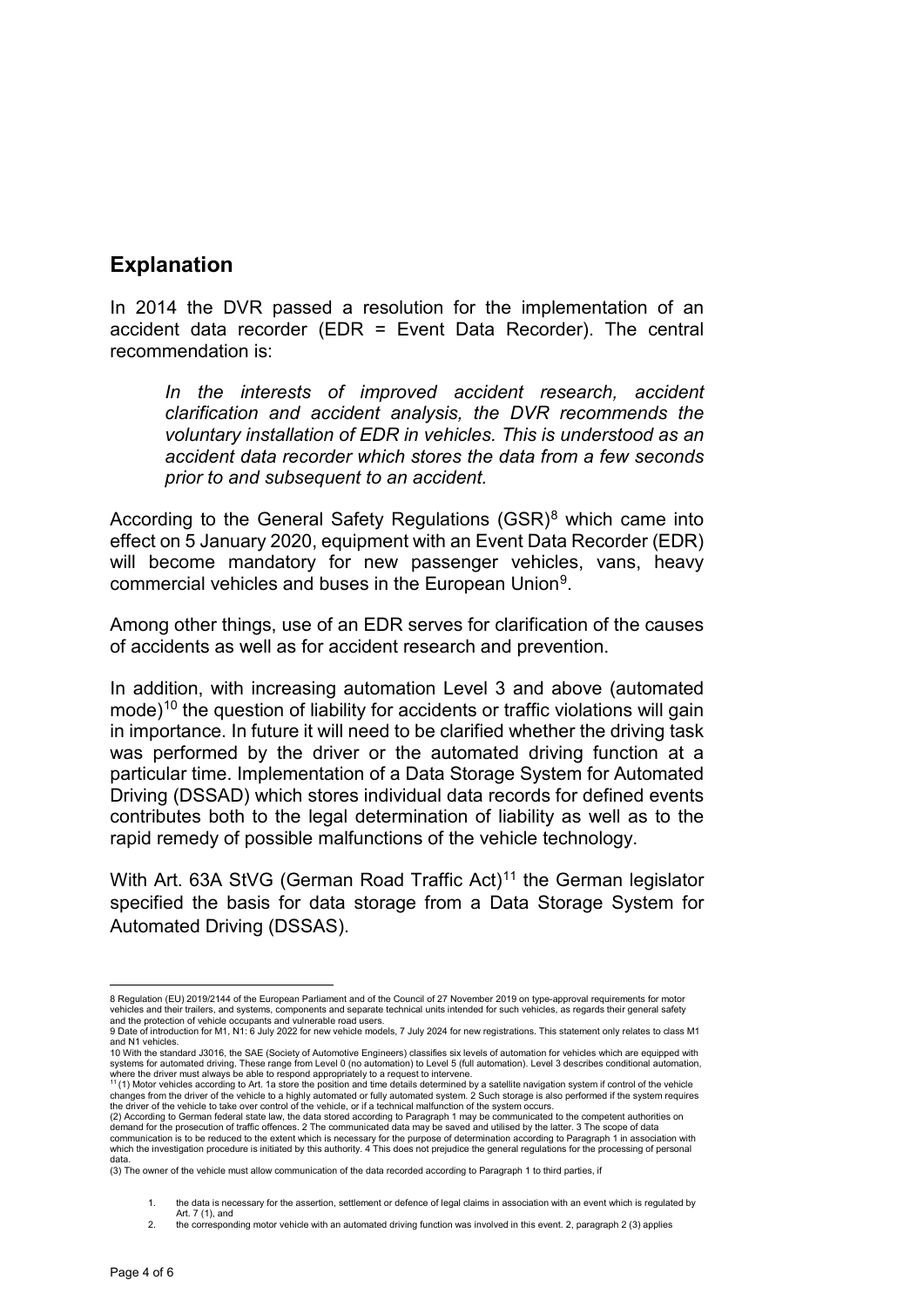Due to the urgency for uniform global regulations for automated and autonomous driving, in 2019 representatives of the UNECE WP.29 produced a framework document with the title "Framework document on automated/autonomous vehicles"[12.](#page-4-0) Among other things, for the development of future UNECE regulations relating to automated and autonomous driving, the topics "Event Data Recorder (EDR) and Data Storage System for Automated Driving Vehicles (DSSAD)" were specified for consideration. The remit of the EDR/DSSAD Working Group is the definition of technical requirements as the prerequisite content for corresponding UN regulations for

- EDR systems for conventional vehicles (Level  $0 2$ )
- EDR systems for automated vehicles (Level 3 and above)
- DSSAD for automated vehicles (Level 3 and above)

The three aforementioned storage systems serve for the determination of responsibility and liability in case of accidents and traffic offences. This is also relevant from the point of view of road safety.

The purpose of the DSSAD is primarily to determine whether the driver or the driving function of the vehicle was in control.

The DVR states its opinion with regard to this.

## **Data storage and road safety**

Results of road accident research are an important element for the improvement of vehicle and traffic safety. The greater the precision of the general accident data<sup>[13](#page-4-1)</sup>, the more thoroughly analyses can be performed with the objective of presenting proposals for the improvement of vehicle technology, the conduct of road users or traffic infrastructure. In the case of vehicles with automated driving functions, the results of accident research gain further importance if it is found that these functions do not record and control the driving situation correctly or optimally, or even contribute to the cause of accidents.

A robust accident data recorder/Event Data Recorder (EDR) installed in the vehicle, can record the data immediately before and after an accident,

accordingly.

<sup>(4)</sup> The data which is stored according to Paragraph 1 must be deleted after six months unless the vehicle was involved in an event regulated by<br>Art[. 7](https://dejure.org/gesetze/StVG/7.html) (1); in this case the data must be deleted after three years.<br>(5) In as

<span id="page-4-1"></span><span id="page-4-0"></span><sup>(5)</sup> In association with an event regulated by Put T (1), the Search.<br>12 See UNECE Inland Transport Committee WP.29: 180th session, Geneva 10-12 March 2020, Document: ECE/TRANS/WP.29/2019/34/Rev.2<br>12 See UNECE Inland Transp 13 Accident data includes EDR data, statements by witnesses as well as investigations at the site of the accident.